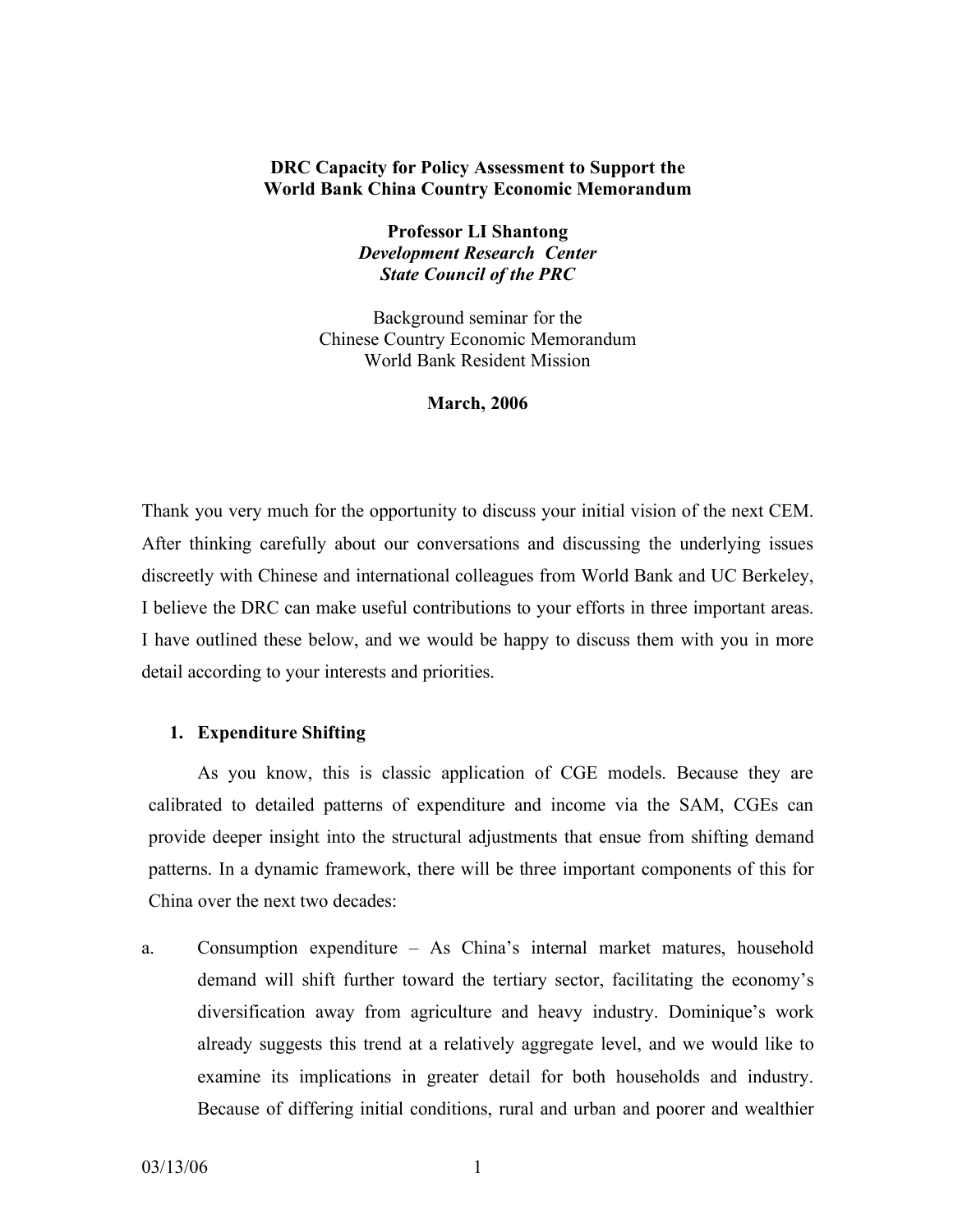households will experience difference expenditure transitions. On the industry side, domestic capacity will emerge at varying rates in different sectors, with implications for investment and tax policy, resource use, and employment growth patterns.

- b. Export demand External demand has been a primary driver of Chinese economic growth. Although this source of stimulus is expected to decline relative to domestic demand, it will continue to grow in absolute terms and to shift in composition with China's changing comparative advantage. Because this source of demand will continue to remain important for the foreseeable future, Chinese policy makers need better visibility about its implications for domestic patterns of production and employment. We would like to combine Dominique's projections of global trade patterns with our own detailed national model to produce scenarios on China's best domestic policy responses to changing international market opportunities.
- c. Public Spending This is the source of demand that Louis mentioned as your original interest for the CEM. While we believe the others are of independent interest, we share your view about the importance of advising the Chinese government about alternatives for shifting government expenditure away from its historical emphasis on infrastructure and industrial capacity. Especially at the present time, when there is widespread concern about unsustainable growth of investment and production capacity, we believe it is important to show the government ways to reduce these pressures. It is of course also useful to evaluate the benefits from investing in alternative activities, particularly those associated with human capital (education) and human services (health care). Again, CGE models are ideally suited to tracing the linkage effects of shifting demand composition. If we can develop information on linkages between new spending and productivity growth, we could also provide detailed evidence about the growth dividends that might result from redirecting public spending toward human capital development.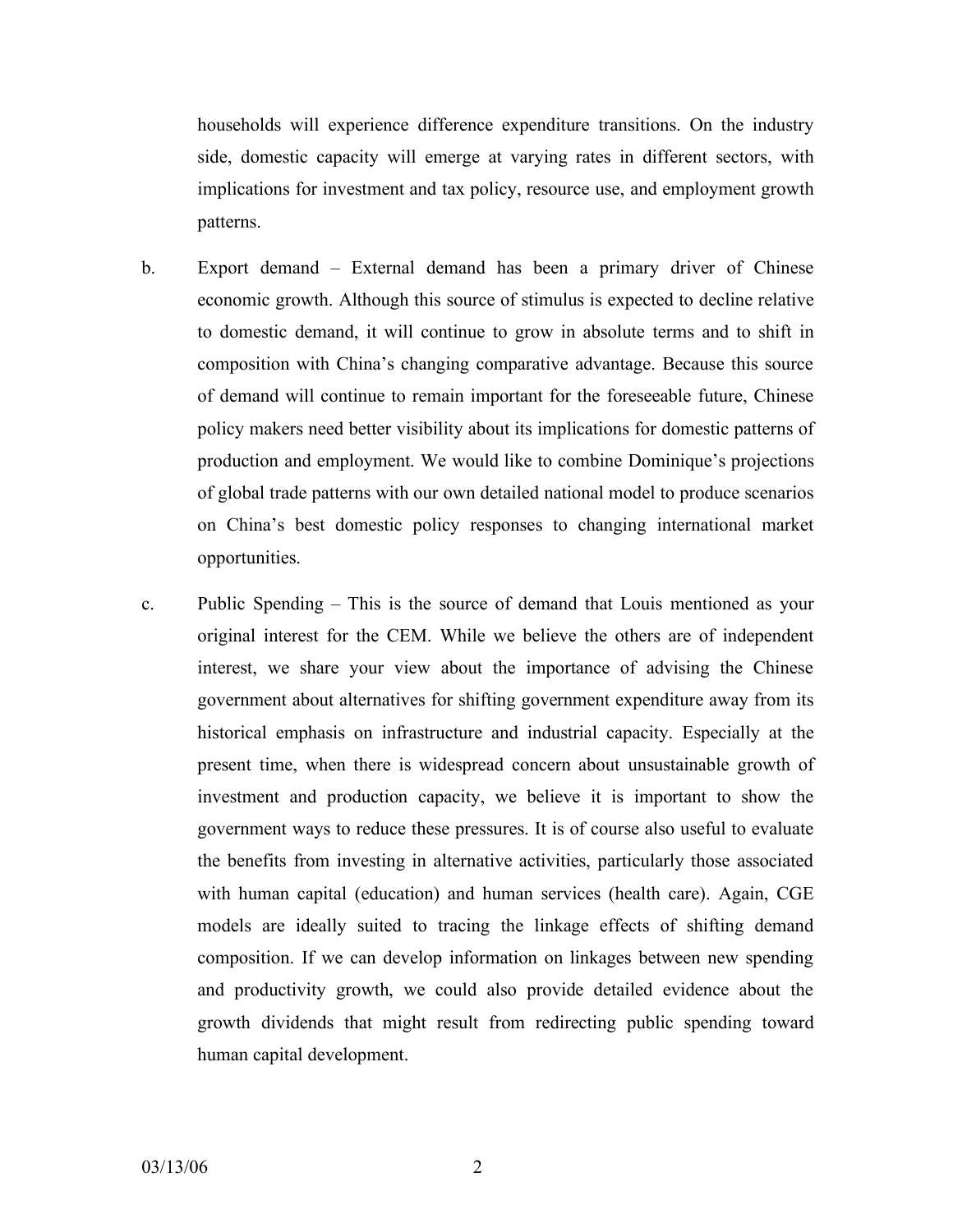# **2. Prices and Availability of Essential Resources**

Because international and domestic market conditions are changing rapidly and the reform process remains unfinished, China can expect to see substantive long term shifts in the prices and availability of essential resources. As you indicate in the CEM notes, the most prominent of these are energy fuels, land, and water. We agree that all stakeholders, and the Chinese government in particular, needs more insight about how such changes might affect China's production structure, international competitiveness, and living standards across a diverse population.

- a. Energy Scenarios for energy price trends are a standard CGE experiment, tracing the downstream transmission effects of an essential energy resource to the structures of supply, employment, and demand. Coordinating Dominique's global scenarios with more detailed national analysis with David's PANDA model would give Chinese policy makers a complete picture of international risk sources and their implications with and without policy response.
- b. Land Allocation of this essential resource, between and within the rural and urban sectors, remains complicated by many legal and economic issues. For this and other reasons, it is essential for policy makers to understand the constraints and opportunities posed by alternative land availability scenarios. Subject to data availability, it would be very useful to develop scenarios for policy response to changing land resource conditions. As a classical factor of production, land can be easily incorporated into the DRC model if data can be obtained to support this.
- c. Water Water availability and water quality will be increasingly prominent issues in the sustainable growth agenda for China. For this reason, policy makers will need better information about the structural implications of water allocation and water costs to support effective policy reform. Like land, water can be viewed as a classic factor of production and, again, subject to data availability, the DRC model could be used to shed important light on interactions between water policy and the rest of the economy.